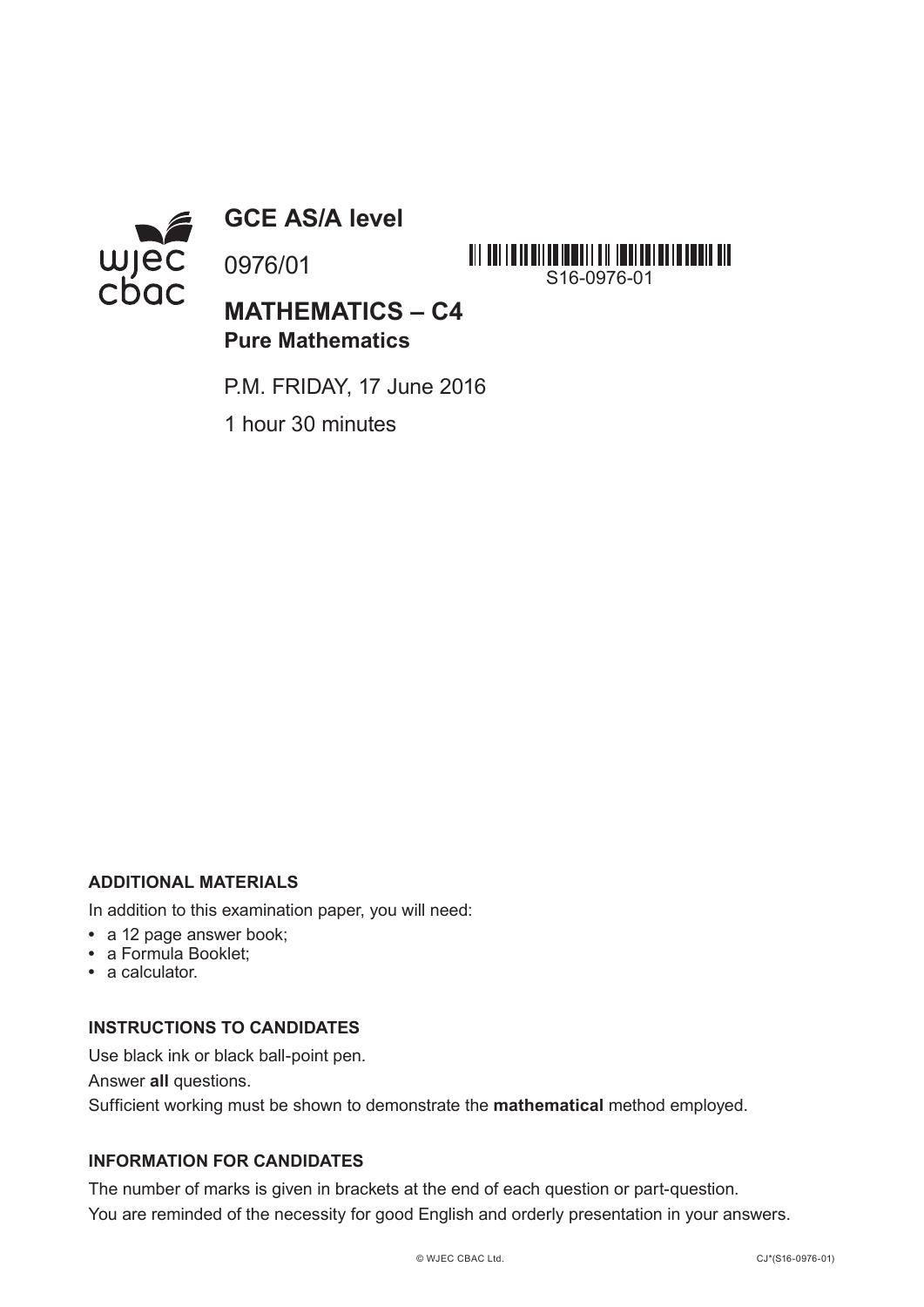**1.** The function *f* is defined by

$$
f(x) = \frac{17 + 4x - x^2}{(2x - 1)(x - 3)^2}.
$$

- *(a)* Express  $f(x)$  in terms of partial fractions.  $[4]$
- *(b)* **Use your result to part** *(a)* to find an expression for  $f'(x)$ . [2]

**2.** (a) (i) Expand  $\frac{1}{\sqrt{1-\lambda}}$  in ascending powers of x up to and including the term in  $x^2$ .  $1 + 2x$ 

- (ii) State the range of values of *x* for which your expansion is valid. [3]
- *(b)* Use your expansion in part *(a)* to find an approximate value for one root of the equation

$$
\frac{6}{\sqrt{1+2x}} = 4+15x-x^2.
$$
 [2]

**3.** The curve *C* has equation

$$
x^4 + 2x^3y - 3y^4 = 16.
$$

(a) Show that 
$$
\frac{dy}{dx} = \frac{2x^3 + 3x^2y}{6y^3 - x^3}
$$
. [3]

- *(b)* Show that there are only two points on *C* where the gradient of the tangent is –2. Find the coordinates of each of these two points. [4]
- **4.** *(a)* The angle *x* is such that  $0^\circ \le x \le 180^\circ$ ,  $x \ne 90^\circ$ .

Given that *x* satisfies the equation  $3\tan 2x + 16\cot^2 x = 0$ ,

- (i) show that  $3 \tan^3 x 8 \tan^2 x + 8 = 0$ ,
- (ii) find all possible values of *x*, giving each answer in degrees, correct to one decimal place. [8]
- *(b)* Express 24 cos  $\theta$  7 sin  $\theta$  in the form  $R$ cos ( $\theta$  +  $\alpha$ ), where  $R$  and  $\alpha$  are constants with  $R > 0$  and  $0^\circ < \alpha < 90^\circ$ .

Hence, find the range of values of *k* for which the equation

$$
24\cos\theta - 7\sin\theta = k
$$

has no solutions. [5] **has no solutions has no solutions has no solutions has no solutions has no solutions has no solutions has no solutions has no solutions has no solutions has no solutions has no so**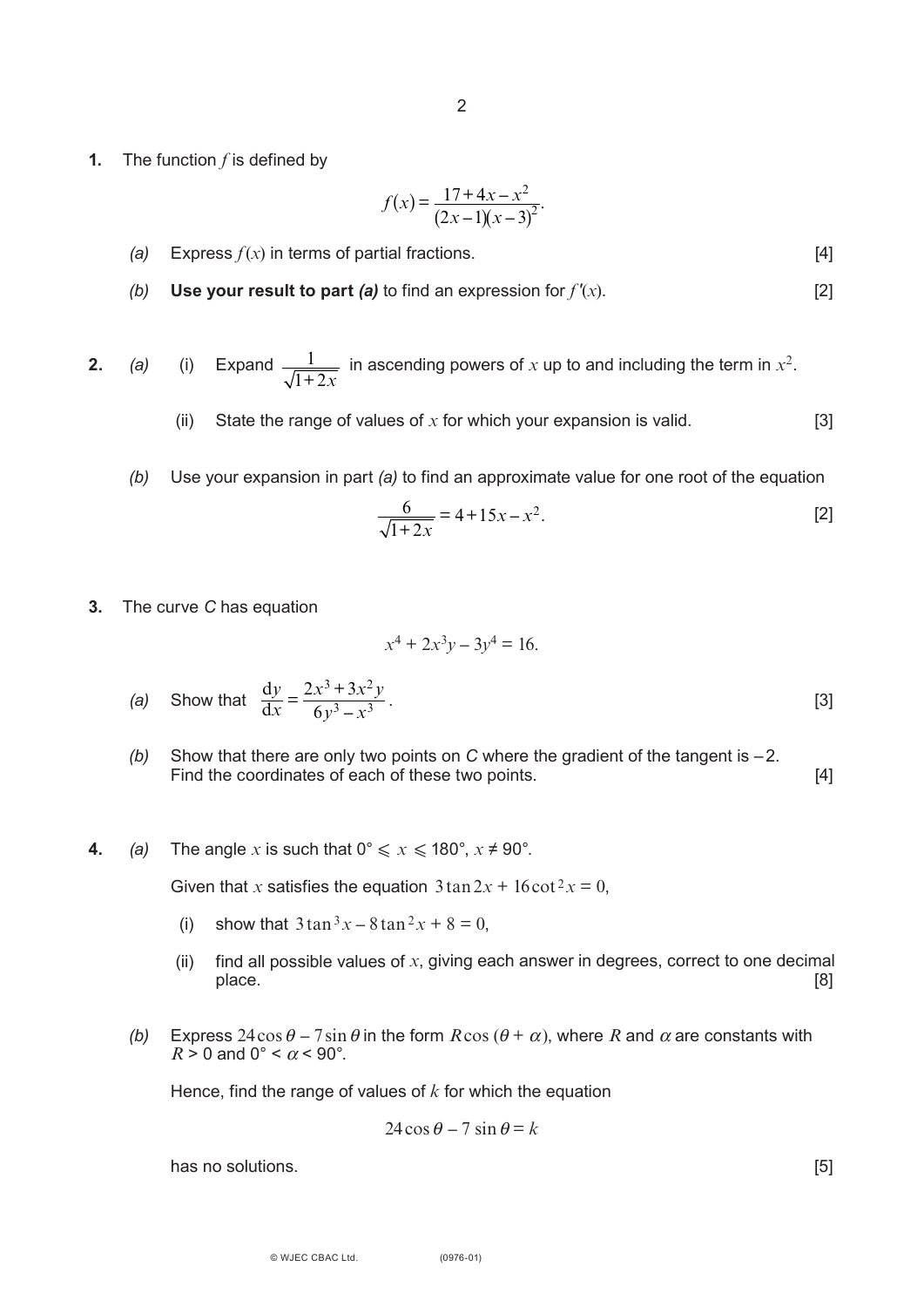**5.** The parametric equations of the curve *C* are

$$
x=\frac{3}{t}, y=4t.
$$

*(a)* Show that the tangent to *C* at the point *P* with parameter *p* has equation

$$
3y = -4p^2x + 24p.
$$
 [4]

*(b)* The tangent to *C* at the point *P* passes through the point (1, 9). Show that *P* can be one of two points. Find the coordinates of each of these two points. [4]

6. (a) Find 
$$
\int (2x+1)e^{-3x} dx
$$
. [4]

*(b)* Use the substitution  $u = 4 + 5 \tan x$  to evaluate

$$
\int_0^{\frac{\pi}{4}} \frac{\sqrt{4 + 5\tan x}}{\cos^2 x} dx.
$$
 [4]

- **7.** The value, £*V*, of a particular car may be modelled as a continuous variable. At time *t* years, the rate of decrease of *V* is directly proportional to *V*<sup>3</sup>.
	- *(a)* Write down a differential equation satisfied by *V*. [1]
	- *(b)* Given that the initial value of the car is £*A*, show that

$$
V^2 = \frac{A^2}{bt+1} \; ,
$$

where  $b$  is a constant.  $[4]$ 

*(c)* When  $t = 2$ , the value of the car has fallen to a half of its initial value. Find the value of  $t$  when the value of the car will have fallen to a quarter of its initial value.  $[4]$ when the value of the car will have fallen to a quarter of its initial value.

# **TURN OVER**